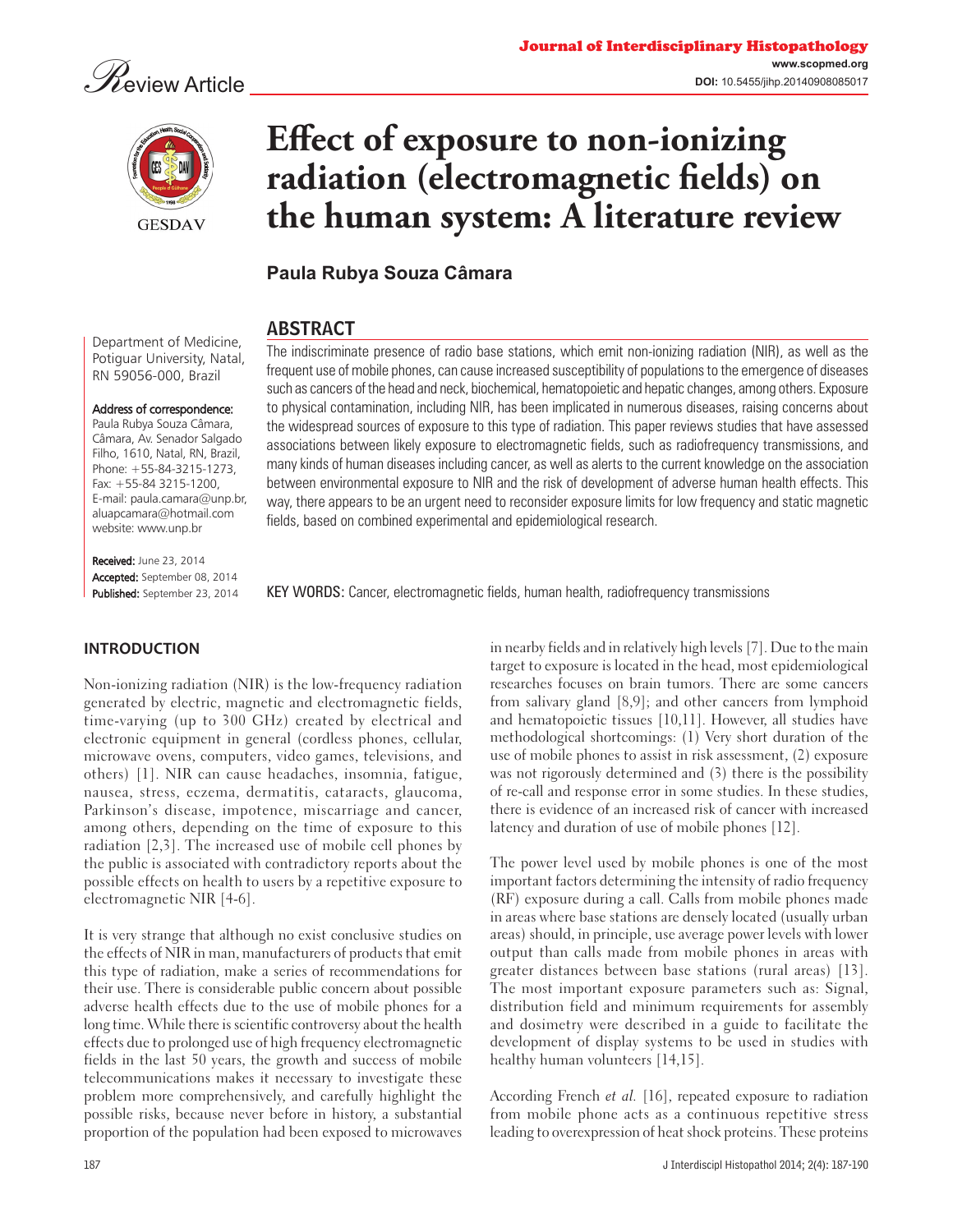are a normal defense response to cellular stress, but chronic expression induces or promotes oncogenesis, metastasis and/or resistance to cancer chemotherapeutic agents.

In thermosensitive mutant eukaryotic cells, which undergo apoptosis when subjected to elevated temperatures, there was a potentiation of apoptosis when they are exposed to amplitude modulated of RF fields simultaneously with harmful agents known. This effect was observed at low values of specific absorption rate when compared with the peak values found inside the head of a mobile phone user [4].

Furthermore, Chinese hamster ovary-K1 cells exposed to electromagnetic fields of 2.45 GHz and to different temperature ranges showed an increase in the formation of micronuclei (MN). MN formation is induced by breaking of the chromosome or by inhibiting spindle during cell division, which leads to cell injury [17].

For years, scientists have debated why cancer rates are increasing in the central nervous system, and if increased these rates are artificial, or they reflect real increases in occurrence. An area of the current consensus is the potential risk of exposure to non-ionizing electromagnetic fields [8]. The hypothesis that the human brain cancer can be caused by exposure to extremely low frequency magnetic fields (ELF-MF), such as those emitted from power frequency equipment of 60 Hz, and distribution systems of electric power, has been exploited by over 25 years.

The biological and epidemiological evidences are failure to support a causal relationship between ELF-MF and brain cancer [18-21]. The rapid and extensive proliferation of wireless RF devices, such as analog and digital mobile phones, have stimulated studies to investigate the stories of occurrence of brain tumor associated with the use of these phones [22-24].

On the other hand, according Morgan *et al.* [25], no association was found between exposure to RF and mortality caused by brain tumor, in a study conducted among workers of a phone company. Furthermore, results of another case-control study found no association between mobile phone use and brain tumor occurrence [26].

All are exposed to a complex environment of electric and MFs of low intensity. The exposure of the general population is range from 5 to 50 V/m electric field and 0.01-0.02 micro-tesla  $(\mu T)$ to MFs. The fields in question are those associated with the use of electric currents (ELF: 50-60 Hz) and those related to the use of mobile phones (RF 900 and 1800 MHz).

The question about the possible health risk from exposure to electric and/or MFs has become a subject of interest to scientists and is now a major public debate. A great number of expertise led to a careful inspection of the scientific publications of numerous countries, and conclude that current data do not allow us to assert the existence of health effects, however, knowledge about the biological effects of electromagnetic fields still contains certain gaps that could be filled [27,28].

According Roses *et al.* [29], no histological changes were observed in rats that were subjected to microwave radiation at a frequency of 850 MHz and power of 1.6 mW/cm2 . In another line of research, rats subjected to electromagnetic radiation (850 MHz frequency) have higher levels of stress and higher anxiety [30], which would lead to some behavioral changes in these animals [31].

Numerous epidemiological studies on the occurrence of cancer by exposure to electromagnetic fields are very conflicting yet. For example, in the few studies that assume that there is an increased risk of cancer, such increase is always low [32]. The measure of relative risk is 2-3. Until date, there is a few data about the risk of childhood leukemia by exposure to ELF generated at home. These can exist when children are chronically exposed to more than  $0.4 \mu$ T (relative risk is in the order of 2) [28].

In general, MF sources in homes fall into two categories: Sources that produce fields extending beyond the immediate area surrounding the source (e.g., currents on pipes, power and distribution lines). Such sources are called "area sources;" and sources where the field is essentially confined to an area within a small distance of the source (e.g., appliances, electrical panels). Such sources are called "local sources." There are two power fields: Electric field and an MF. The difference between electric field and MF is that an electric field is produced by voltage while MF results from the flow of current through wires or electrical devices. Electric field is present everywhere in the environment, but is invisible to the human eye. This is because all charged objects create an electric field that travels into the space that surrounds it. Electric field increase in strength as voltage is raised, and it can be detected even if the equipment is switched off, but not unplugged from the main power socket. The following sources producing MFs in homes were identified: Electrical appliances; grounding system of the residence; overhead power distribution lines; underground power distribution lines; overhead power transmission lines; ground connections at electrical subpanels; electrical wires used for ceiling or floor cooling and heating systems; electrical wiring associated with some multiple-way switches; and knob and tube wiring (old wiring where the wires are separated by a few inches)[32-36].

In the recent years, some pathological processes such as gene mutations, induced oncogenesis, different cellular and metabolic effects, pseudo-iron deficiency, allergic conditions, cataracts, breast cancer, osteoblast cellular response, and other processes associated with lesions in the main functional and structural systems have been reported as potential biological effects from radiation produced by mobile telephones [37-50]. However, the existence of many contradictory data available in the literature hinders a true assessment of the unfavorable effects of NIR in relation to distinct organism as well as for the population as a whole.

A link with breast cancer and others cancers has been postulated via modified melatonin activity [51,52]. Other illnesses have been linked to electricity distribution, by association or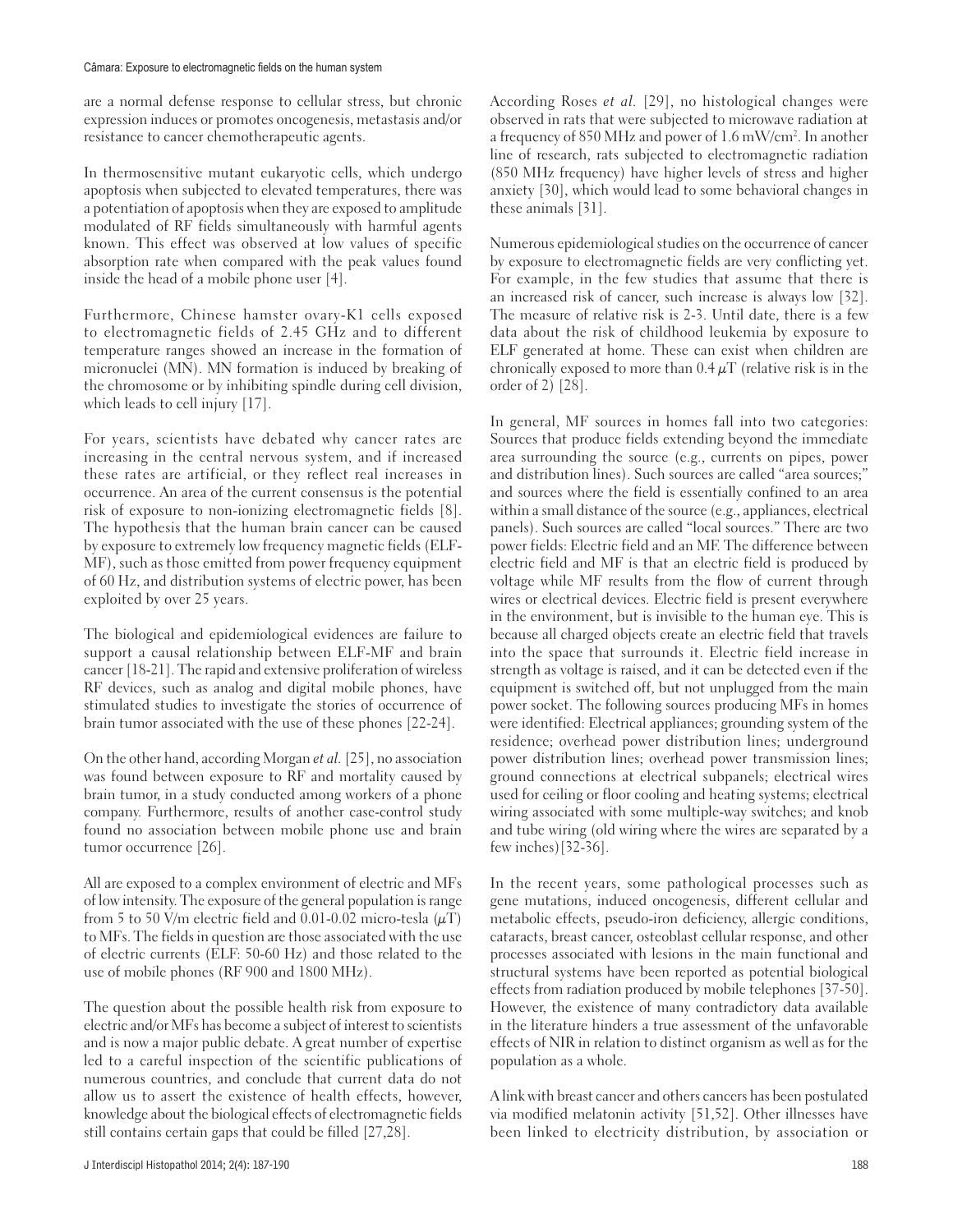mechanistic considerations. MF exposures above 0.1  $\mu$ T are postulated to result in many cases of depression and suicide in adults [53].

According Calvente *et al.* [54], there is a consistent pattern of increased leukemia incidence in children exposed to low electromagnetic fields. This increase is pronounced in children exposed to fields greater than  $0.30 \mu$ T, but can also be observed in weaker fields, and they suggest possible future actions such as to investigate adverse effects to a lower level of exposure than is classically used for risk estimations ( $\geq 0.30 \mu$ T), comparing between groups with low and high exposure to NIR among others.

A positive association was found between high-level exposure – above  $0.4 \mu$ T – and the risk of brain tumors in Japanese children under 15 years of age. This association could not be explained solely by confounding factors of selection bias. Surveys indicated that about 5-7% of children under age of 7 in Taiwan are exposed to residential ELF-MF above  $0.3-0.4 \mu T$  [55,56].

Everyone is exposed to ELF-MF whenever electric current flows in household appliances, office equipment, power lines, medical devices, personal electric appliances. A key point World Health Organization makes, based on their detailed study, is that "even the exposure of people living in the vicinity of high voltage transmission lines differs very little from the average exposure in the population" [57].

#### **CONCLUSION**

The fact that ELF-MF is a possible carcinogen and may cause childhood leukemia remains valid [58-60]. Moreover, the constant exposure of modern society to ELF-MF has raised considerable concerns about the potential risks to male reproduction [61,62]. Research on electromagnetic fields and possible health effects has been conducted for over 44 years, and a large number of researches have been conducted only relate to cancer study. Although uncertainties remain as they do with almost all exposure and are being researched, a wide variety of possible health effects have been studied, and so there is now a huge amount of scientific knowledge about electromagnetic fields and possible health effects, particularly cancers [63,64].

These studies provide scientific information to society and their respective authorities they need for selecting and deciding on the better security measures to protect the general population against exposure to electromagnetic fields.

### **AUTHOR CONTRIBUTIONS**

Paula RS Câmara designed the research study, wrote a paper and reviewed it.

#### **DEDICATION**

This work is dedicated to all victims from World Trade Center in the September 11 attacks of 2001.

#### **REFERENCES**

- 1. Gherardini L, Ciuti G, Tognarelli S, Cinti C. Searching for the perfect wave: The effect of radiofrequency electromagnetic fields on cells. Int J Mol Sci 2014;15:5366-87.
- 2. IEEE; 2014. Available from: http://www.ieeexplore.ieee.org/Xplore/ home.jsp.
- 3. Bio Electro Magnetics; 2014. Available from: http://www.onlinelibrary. wiley.com/advanced/search/results.
- 4. Lin JC. Cataracts and personal communication radiation. Microw Mag IEEE 2003;4:26-32.
- 5. Leventhal A, Karsenty E, Sadetzki S. Cellular phones and public health. Harefuah 2004;143:614-8, 620.
- 6. Genuis SJ. Fielding a current idea: Exploring the public health impact of electromagnetic radiation. Public Health 2008;122:113-24.
- 7. Kundi M, Mild K, Hardell L, Mattsson MO. Mobile telephones and cancer: A review of epidemiological evidence. J Toxicol Environ Health B Crit Rev 2004;7:351-84.
- 8. Gurney JG, Kadan-Lottick N. Brain and other central nervous system tumors: Rates, trends, and epidemiology. Curr Opin Oncol 2001;13160-6.
- 9. Hardell L, Hallquist A, Hansson Mild K, Carlberg M, Gertzén H, Schildt EB, *et al*. No association between the use of cellular or cordless telephones and salivary gland tumours. Occup Environ Med 2004;61:675-9.
- 10. Blettner M, Schlehofer B. Is there an increased risk of leukemia, brain tumors or breast cancer after exposure to high-frequency radiation? Review of methods and results of epidemiologic studies. Med Klin (Munich) 1999;94:150-8.
- 11. Röösli M, Rapp R, Braun-Fahrländer C. Radio and microwave frequency radiation and health: An analysis of the literature. Gesundheitswesen 2003;65:378-92.
- 12. Repacholi M. Concern that "EMF" magnetic fields from power lines cause cancer. Sci Total Environ 2012;426:454-8.
- 13. Lönn S, Ahlbom A, Hall P, Feychting M. Mobile phone use and the risk of acoustic neuroma. Epidemiology 2004;15:653-9.
- 14. Lin JC. Health effects of cell phone radiation. Advances in Electromagnetic Fields in Living Systems. Vol. 5. USA: Department of Electrical and Computer Engineering; 2009.
- 15. Kuster N, Schuderer J, Christ A, Futter P, Ebert S. Guidance for exposure design of human studies addressing health risk evaluations of mobile phones. Bioelectromagnetics 2004;25:524-9.
- 16. French PW, Penny R, Laurence JA, McKenzie DR. Mobile phones, heat shock proteins and cancer. Differentiation 2001;67:93-7.
- 17. Koyama S, Isozumi Y, Suzuki Y, Taki M, Miyakoshi J. Effects of 2.45-GHz electromagnetic fields with a wide range of SARs on micronucleus formation in CHO-K1 cells. ScientificWorldJournal 2004;4 Suppl 2:29-40.
- 18. Portier CJ, Wolfe MS. Assessment of Health Effects from Exposure to Power-Line Frequency Electric and Magnetic Fields: NIEHS Working Group Report. Research Triangle Park, NC: National Institute of Environmental Health Sciences. NIH Publication; 1998. p. 98-3981.
- 19. Sampson JH, Bigner DD. Experimental tumors and the evaluation of neurocarcinogens. In: Bigner DD, McLendon RE, Bruner JM, editors. Russel & Rubstein's Pathology of Tumors of the Nervous System. 6th ed. New York: Oxford University Press; 1998. p. 167-230.
- 20. Wrensch M, Yost M, Miike R, Lee G, Touchstone J. Adult glioma in relation to residential power frequency electromagnetic field exposures in the San Francisco Bay area. Epidemiology 1999;10:523-7.
- 21. Saito T, Nitta H, Kubo O, Yamamoto S, Yamaguchi N, Akiba S, *et al*. Power-frequency magnetic fields and childhood brain tumors: A casecontrol study in Japan. J Epidemiol 2010;20:54-61.
- 22. Elwood JM. A critical review of epidemiologic studies of radiofrequency exposure and human cancers. Environ Health Perspect 1999;107 Suppl 1:155-68.
- 23. Rothman KJ, Loughlin JE, Funch DP, Dreyer NA. Overall mortality of cellular telephone customers. Epidemiology 1996;7:303-5.
- 24. Owen RD. Possible health risks of radiofrequency exposure from mobile telephones. Epidemiology 2000;11:99-100.
- 25. Morgan RW, Kelsh MA, Zhao K, Exuzides KA, Heringer S, Negrete W. Radiofrequency exposure and mortality from cancer of the brain and lymphatic/hematopoietic systems. Epidemiology 2000;11:118-27.